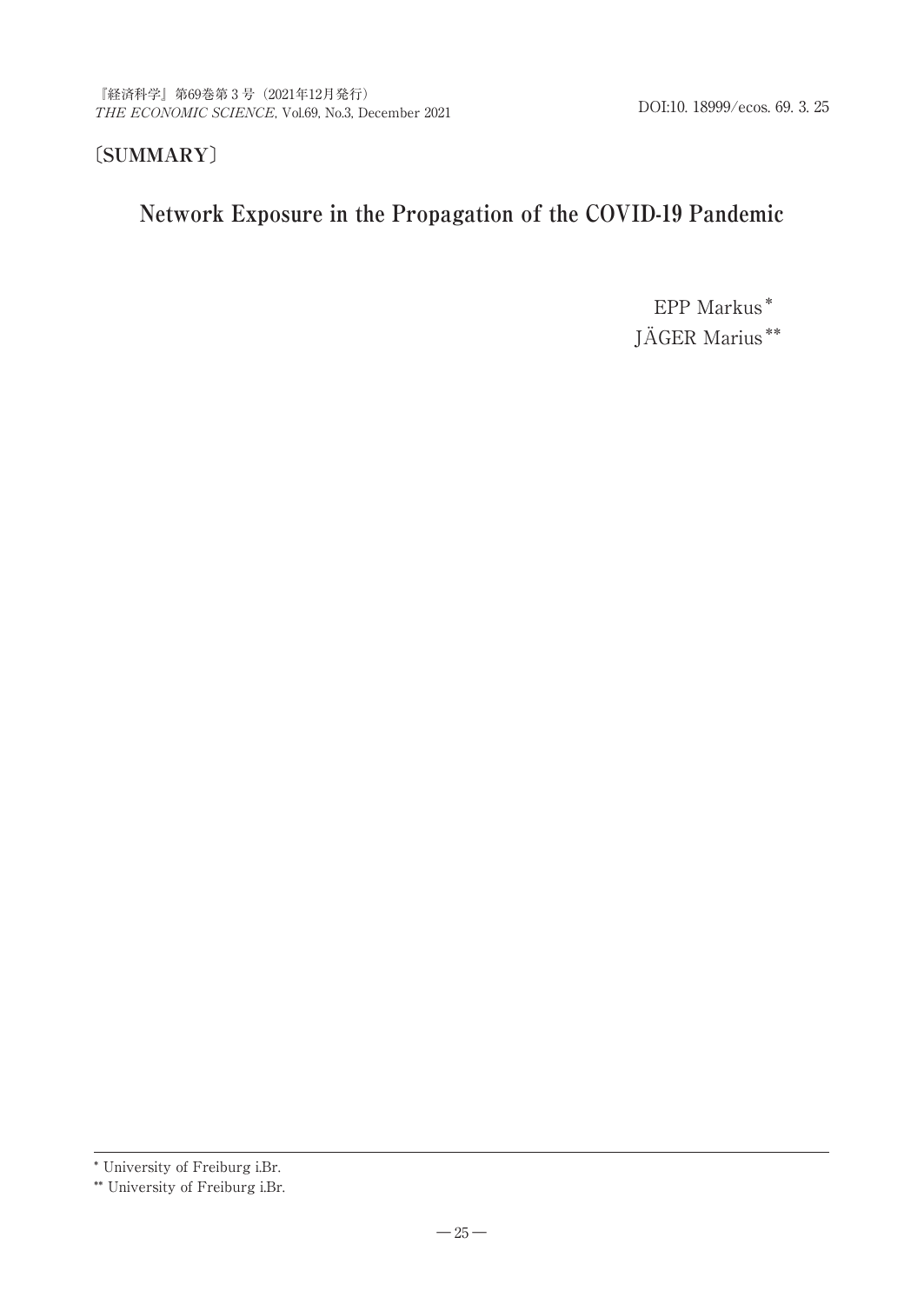When COVID-19 started spreading outside of China in the end of February 2020, countries around the world decided to react differently to the spreading of the virus. While some countries, such as Germany, imposed strict precautions, trying to keep infection numbers as low as possible, others appealed to individual responsibility. Sweden even became famous for its unique "Swedish way," choosing to let the pandemic surge, only protecting vulnerable groups. Meanwhile in the US, President Trump decided to take no measures when the first wave swept across the country. Comparing the development of infection numbers per 100,000 inhabitants, the two countries show quite different patterns. Despite presumably low levels of measures in the two countries, Sweden's infections stabilized pretty quickly and came down to low levels in summer. The US, on the other hand, experienced three waves of rising incidence until winter. Another observation is that some countries have to rely on more drastic measures than others to get similar epidemic outcomes. An econepidemiological model needs to account for different propagation patterns, given the observed heterogeneity in stabilization of the pandemic.

Infection dynamics seem to be strongly influenced by government action as well as endogenous behaviour of the susceptible population. Therefore, we set up a microeconomic model, such as in Toxvaerd (2020) and Collard et al. (2020). The main idea is that a part of the usually exogenous coefficients in a classic SIR-type model is endogenized. In contrast to available exposure models, individuals do not only take into account the infection probability but also the exposure of other individuals (e.g., in common social activities) when choosing their individual exposure. In a first static optimization framework, individuals endogenously choose their level of exposure. We then introduce network effects into the optimization, such that individuals derive more utility from exposure if others expose themselves, too. The network-effect generates multiple equilibria. Though, the empirical relevance of these equilibria remains to be shown, the equilibrium mechanics might explain some of the patterns we see in the data. This could provide a role for the government to coordinate the individuals in order to address the externality. If the government rules out one equilibrium, individuals re-optimize. As a result of the government's role to coordinate the equilibrium as well as to contain exposure across equilibria, the marginal effectiveness of stricter measures is high in high-exposure equilibria (due to both the coordination and the containment effect), whereas stricter measures do not accomplish as much if the population has already coordinated on a low exposure equilibrium.

After showing that multiple exposure equilibria exist and that the government can coordinate between them, we move from the static optimization framework to a dynamic optimization framework. We use a discrete-time version of the model presented in Toxvaerd (2020), augmented by network-effects. In this dynamic framework agents maximize their utility, implicitly choosing their exposure by deciding over the infection probability as their relevant state variable. This structure allows us to derive an exposure-path that can be somewhat indeterminate. This indeterminacy calls for central coordination.

In our macroeconomic model, we introduce a planner taking all the previously introduced endogeneities into account. The planner maximizes utility from consumption and thus production. On the one hand production increases with higher economic activity, while higher infection levels lower production due to sick leave. In equilibrium our social planner chooses socially optimal exposure, which can be translated into reproduction numbers. Our socially optimal reproduction comes out significantly below one favoring an eradication strategy.

The final task of our paper is a proof of concept using empirical data. We show that in our data-set of European regions (ECDC, 2021), regions display endogeneity between exposure and infection levels, with reproduction numbers dropping below one at some point. Unfortunately, we cannot clearly separate governmental and